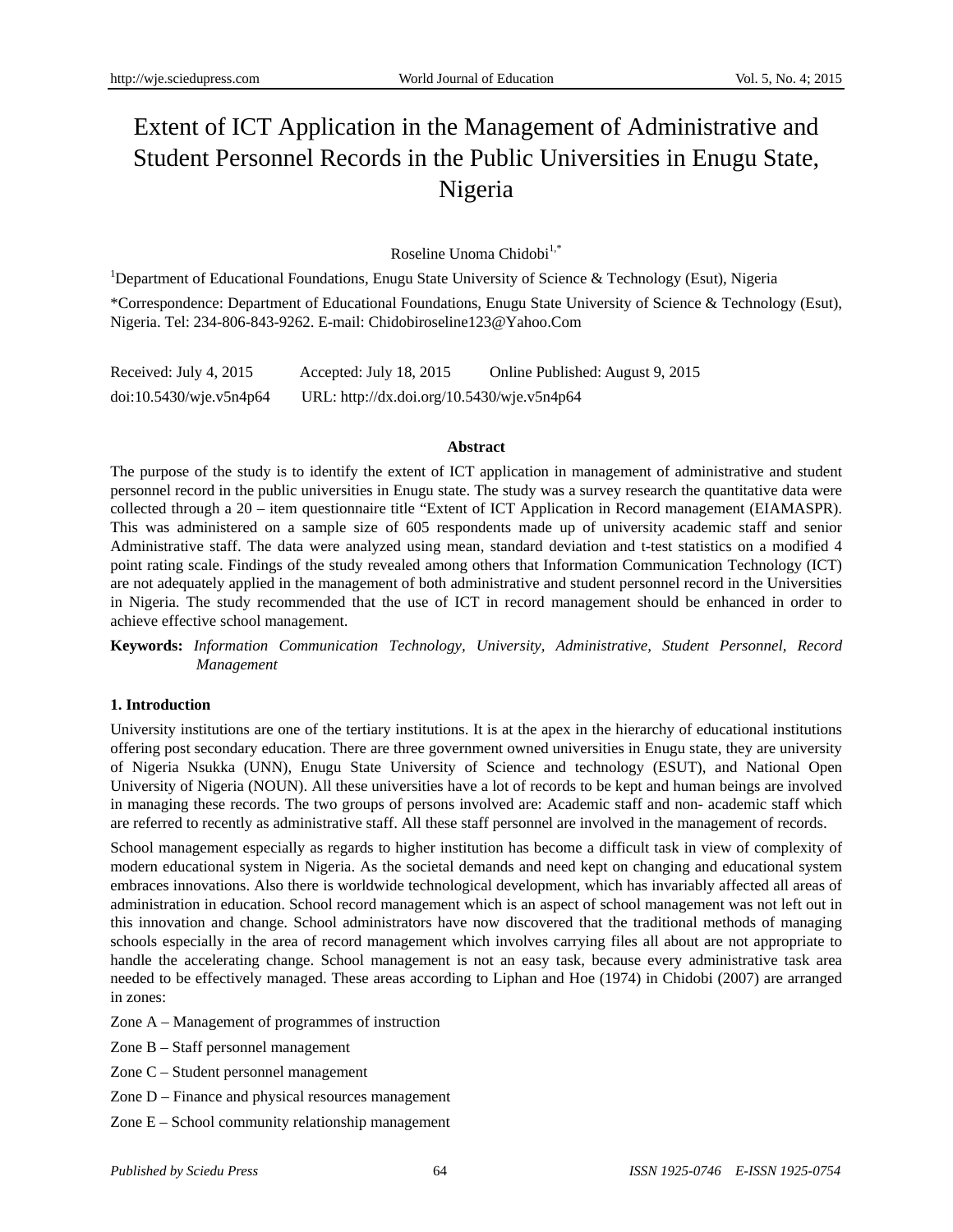Record management is the keeping, storing retrieved and use of all the information in the school. Etesike (2008) opined that record is recorded information produced or recorded in the initiation, conduct or completion of any institutional or individual activity and that comprises content, context and structure sufficient to provide evidence of the activity. In other words, record is the documented evidence of the activities in the institution. Nworgu (2006) gave the concept of record management as the practice of maintaining the record of an organization like the school from time they are created up to their eventual disposal.

Summarily, record management is the ability to arrange and maintain all the school records which are kept for retrieval of information when need be. To manage the records of all areas of school administration should have been difficult but with fast growing world in the science and technology, everything is being done with the help of internet.Effective management of records cannot be achieved without sound knowledge of Information and Communication technology (ICT).

Information and communication technology according to Murdic and Ross (1971) as cited in Nwangwu (2005) is the process in which information (in-put) is recorded, stored and retrieved (processed for decision (output) on planning, coordination and controlling. Alkadi (2004) stated that information communication technology focused an understanding the processes, systems and mechanisms pertaining to information storage, absorption, transfer, presentation and processes through understanding the scientific principles in school management in tertiary institutions. Information and communication Technology (ICT) according to Ololube, Ossai and Ubogu (2006) in Edu, Sule&Nsor (2015) opined that:

Information and communication Technology

(ICT) are advances in Technology that provides

a rich global resource and collaborative

environment for dissemination of ICT

literacy materials, interactive discussions,

research information and international

exchange of ideas, which are critical

for advancing meaningful educational

initiatives, training high skilled labour

force and understanding issues related to

economic development.

Some of the ICT facilities are found in the National Universities Commission recommendations guideline (2008) CDROM, DVD or VSB Sticks, e-book, are also suitable for record keeping. Others are computer and Telecommunication. Don (1987) cited in Ngene and Ekemezi (2004) stated that computer as a programmable electronic device that possesses a processor, memory and input/output facilities. Also they opined that telecommunication as another indispensable resources of ICT. According to them telecommunication is the science and technology of communication by telephone, radio, television etc. which according to Kwungwu (2004), are information and communication technology (ICTs) are used to describe a wide range of new technologies and their applications such as telephone, internet, world wide web (www) and e0mail etc which can be used to store records and process information.

Information and communication technology (ICT) can be categorized into five basic types according to Iwu (2000) citing in Landan (2001) and in Victor (2006). They are sensing technologies, communication technologies, display technologies, analysis technologies and storage technologies.

**Sensing Technologies:** these are the equipment that gather data or information and translate them into forms that can be understood by the computer. These sensing technologies include sensor, scanner, keyboard, mouse, electronic pen, touch or digital board, bar code sensor or reader, voice recognition system etc.

**Communication Technologies:** These are equipments that enable information to be transferred from the source to user. They also try to overcome natural barriers to information transfer like speed and distance. Some of this equipment includes facsimile machine (fax), telecommunication systems, telephone, e-mail, internet, teleconferencing, electronic bulletin boards, etc.

**Display Technologies:** These are output devices that form the interface between sensing, communication and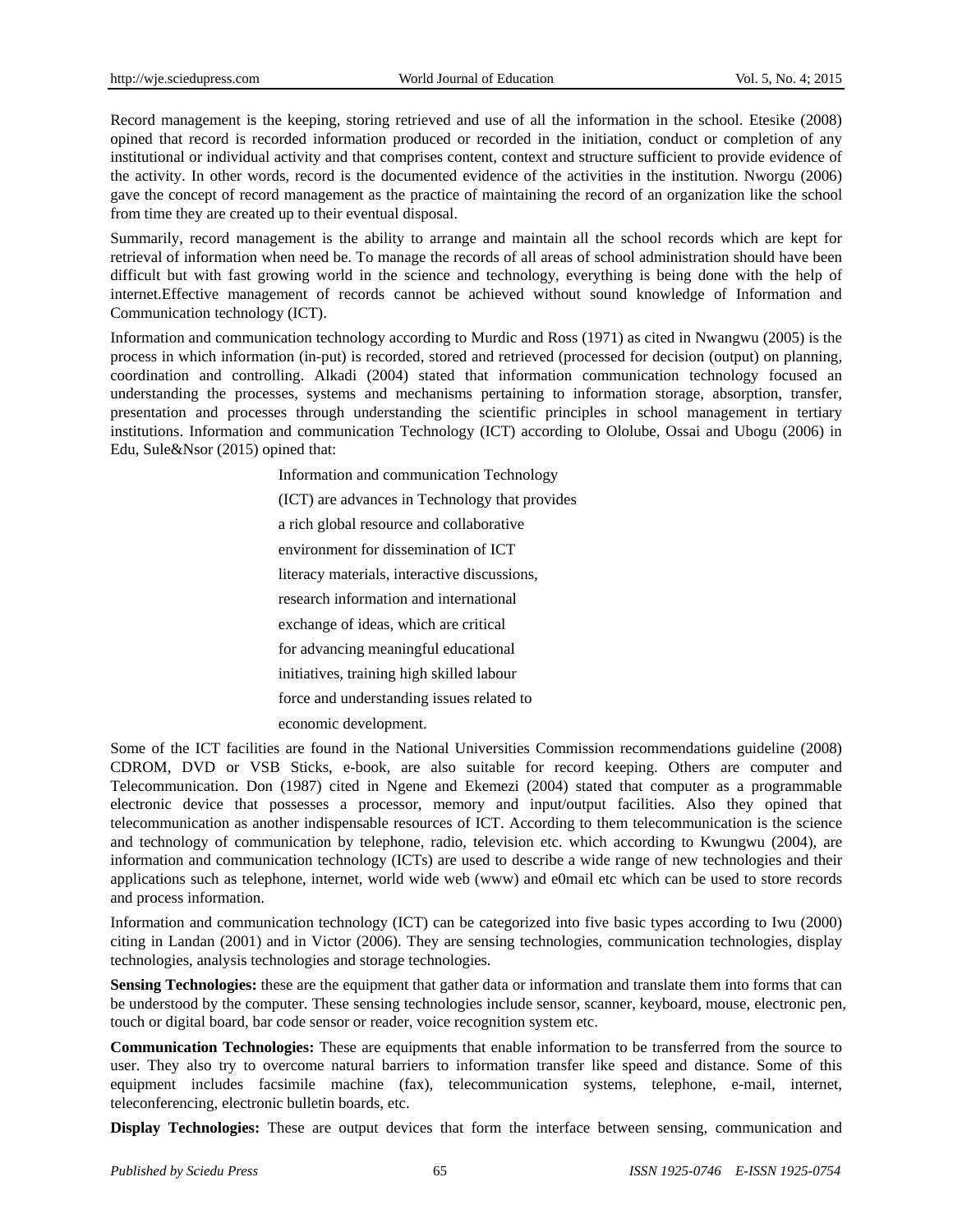analyzing technologies and their users. They include computer screen (visual display unit (VDU) or monitor printer, television etc.

**Analysis Technologies:** these are technologies that help in the investigation or querying of data, analysis, in-depth query for answers from simple to complex phenomena in research procedures.

Storage Technologies: These technologies facilities that efficient and effective storage of information in a form that can be easily accessed. They include magnetic tapes, disks, CD Roms, optical disks, cassettes, etc.

Specifically Ojo and Ugwuanyi (2006) identified different forms of ICTs facilities that can be used to ensure school management especially as it concern record management. They include the following:

Websites: A Website is a collation of related web documents that a web server makes available to the public. Typically a website contains an index page or home page that displayed automatically when a user enters the site at its top level.

E-mail: This simply means electronic mail. It is accessed via the internet and it provides an instant way to send or receive correspondence.

Compact Disk: Read-only memory (CD-ROM): CD-Rom is an optical-disk format that is used to hold prerecorded text, graphics and sound. Like music CDs, CD-Rom is a read and only disk. Read only means that the manufacturer cannot be written to or erases by the user. CD-ROM disk can hold up to 650 megabytes of data, equal to 300, 000 pages of text.

Internet: This is one of the most important ICT facilities. According to Ekemezie and Ngene (2004), the world internet is derived from international network, which has the largest computer network in the world. Internet services are usually on the airwaves and can only be downloaded by a local carrier or internet service provider. The internet contains information on virtually everything and there is abundance of knowledge available on the internet.

All the above are not adequately available in the higher institution, that is why Nworgu (2006) posits that government should increase financial allocation to education. He insisted that both federal and state government should increase allocation to education section and equip higher institutions under their case with basic ICT facilities such as enough computers and internet facilities. this is because the  $21<sup>st</sup>$ century is creating the environment for an emerging high technology age at almost the same speed of light.

Eze (2012) revealed in his work that many kinds of software are available in the world of computers and internet which will help in making the task of school management to become easy. In support of the above Odo (2003) reported that the school management software is a computerized application and programme which helps in effective and controlling the running of the operations of a school, such as storing, controlling and centralizing all the activities of the school. This software can equally be used in keeping record of all the data and events in the school which can be retrieved when needed. To buttress the above Stephen (2013) highlighted that there are many benefits accrue from the use of these software in school management includes:

(1) The annual student data is organized in a simple and accessible format.

(2) Translucent and federal management of multi disciplinary schools institution can be done easily with the help of this software

#### *1.1 Application of ICT for Record Management in the University*

Nworgu (2006) classified university records under the following subheadings (1) Management records (2) Administrative record (3) Students Record.

The management of record in the university setting in Nigeria is similar to the organigram.

The question is how to use ICT in recording all the events in the university. Using ICT to display the organizational chart. Generating management information and receiving them. ICT resources should be used to record meetings proceeding and decisions made.

The second type of record is Administrative records they including staff personnel records and physical resource record. Here ICT facilities will be used in recording all documents pertaining to personnel leave records, personnel duty roster and inventory of all the physical resources record like furniture stored in the various offices classrooms laboratories and workshop.

Finally using ICT facilities to record, the students personnel data like admission data, type of programme which includes sandwich, part – time programmes, evening distance learning programmes. There is need to use ICT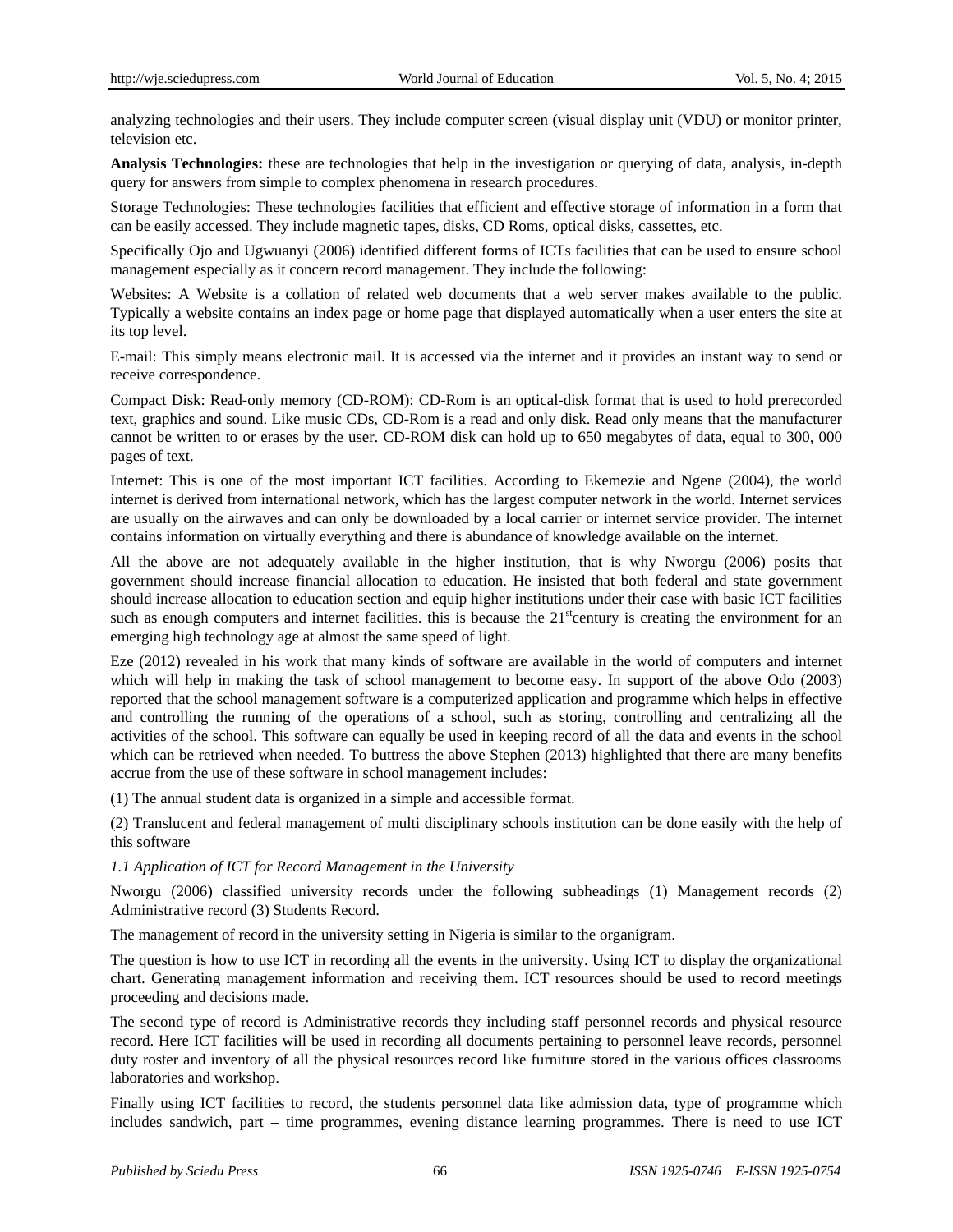facilities in handling many volume of information which the university needs to handle. Ironically, many of the tertiary institutions in Nigeria and Enugu in particular still use manual typewriters, to produce letters which the output cannot compare favourably with that of computer. Akukwe (2003) identified some importance of computer to record management which ensures effective school management to include:

It helps to promote and maintain standard and quality of work at a higher level over time than manual labour.

It saves cost, time and labour.

It increases productivity and efficiency.

In view of the above benefits that the researcher was challenged to ask what are the extent of application of (ICT) in record management.

## *1.2 Statement of Problem*

The inefficient way by which records are managed in our universities is of great concern to well meaning Nigerians especially the stack holders of university education in Enugu state. People are worried in the way documents get lost, lost of files in the hands of termite destruction, fire incidence etc. Evidence from literature has shown that vital records in the universities in Nigeria especially in Enugu state are not well managed. Some results and scripts got missing as a result of poor record management. Students kept taking examination time out of number to no avail. Admission records and even students files are affected. This has always resulted in important information missing in students or staff files. Students results are manipulate falsification of admission process and impersonation. This nefarious practices has destroyed the image of Nigerian tertiary institutions including universities (Etesike 2008).

This has necessitated this study, and the researcher is challenged to ask; to what extent does universities in Enugu state apply ICT facilities in the record management such as administrative and student personnel record.

# *1.3 Purpose of the Study*

The main purpose of the study is to examine the extent of application of ICT facilities in the university management in the universities in Enugu state. Specifically the study will;

- 1. Examine the extent of application of ICT facilities in university administrative record management.
- 2. To identify the extent of the use of ICT in management of students record.

# *1.4 Research Questions*

The following research questions were posed.

- 1. To what extent are ICT appliedin management of administrative records.
- 2. To what extent is ICT facilities applied in the management of student's record?

## *1.5 Research Hypothesis*

- 1. There is no significant difference in the mean perception scores of academic staff and senior administrative staff on the application of ICT facilities in the management of universities administrative records in Enugu State.
- 2. Use of ICT facilities in the management of student's record is not statistically significant.

## **2. Methodology**

Descriptive survey research design was employed for the study. This is because the opinion of the respondents was sought. The study was carried out in the three government owned universities in Enugu state. The population for the study comprises all the senior Administrative staff and all academic staff in the three government owned universities in Enugu state. Namely university of Nigeria Nsukka (UNN), (1882 academic and 2420 senior Administrative staff). Enugu state university of Science and Technology (ESUT) (760 academic and 800 senior administrative staff) and national Open University of Nigeria Enugu study centre (NOUN) all academic staff 19 and all administrative staff 49. The researcher adopted proportionate stratified random sampling techniques in order to ensure a true representation of the sample, 10% of the population strata were used to select the respondents. But for NOUN all the academic 19 and Administrative staff 49 were used. Thus, giving a sample size of 654 respondents. The instrument for data collection was 20- item researcher structured questionnaire of modified 4 – point rating scale with the following response mode, Very Great Extent (VGE), Great Extent (GE), Low Extent (LE), Very Low Extent (VLE) for research 1 and 2 weighted 4, 3, 2, 1 respectively for the two research questions. Validation of the instrument was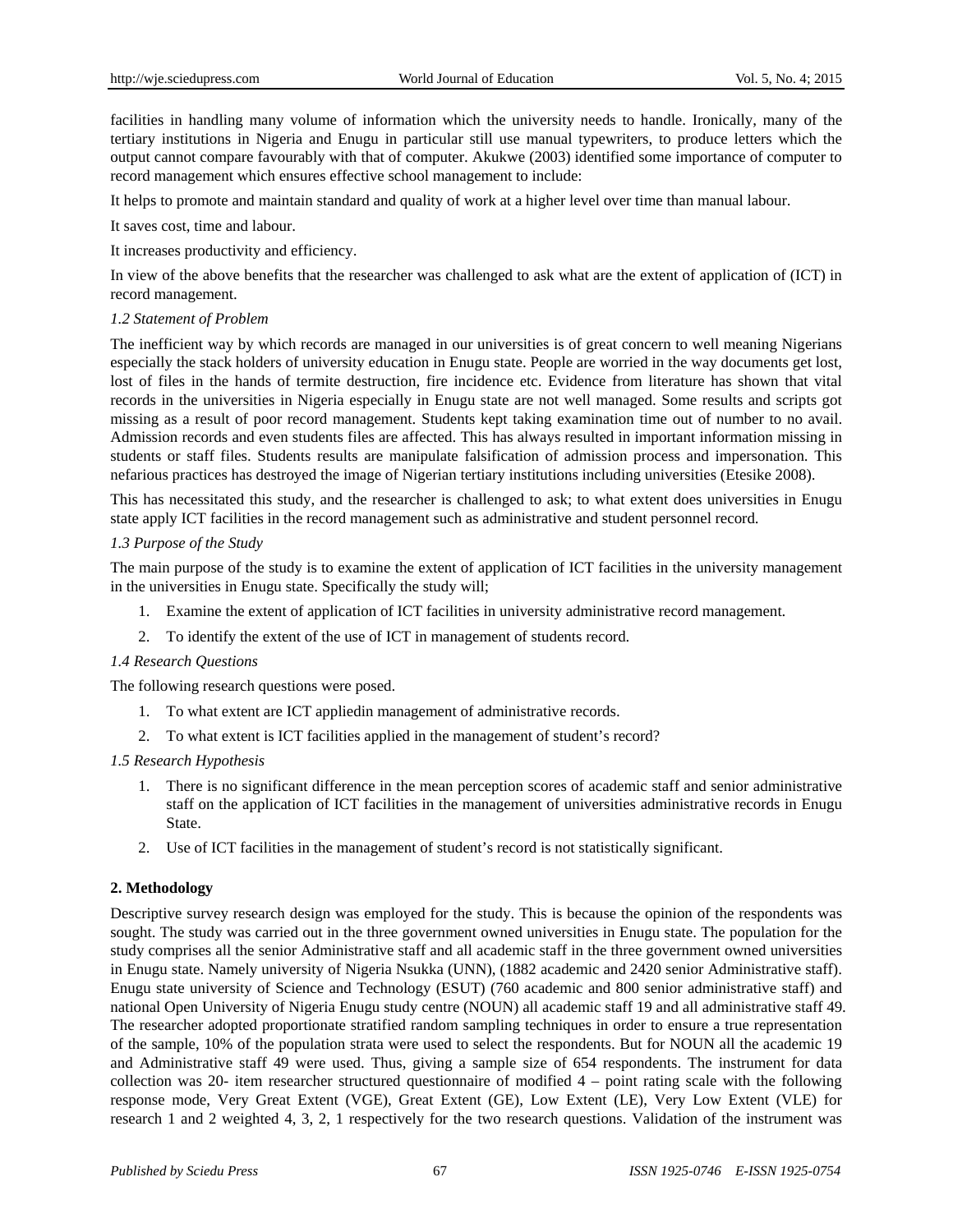done by three experts in the faculty of education. Crombach Alpha was used to determine the internal consistency of the items. This involved the conduct of pilot study with a sample of 30 respondents randomly selected from three private universities in Enugu state namely Caritas University, Renaissance university and Godfrey Okoye University all in Enugu state. An alpha of reliability index of 0.78 for cluster A and 0.82 for cluster B, and the overall reliability index of 0.80 was obtained, which was considered high enough for the study. Out of 654 copies of the questionnaire distributed only 605 was returned correctly, giving 93% percent rate.

The two research questions were analyzed using mean and standard deviation. A criteria mean of 2.50 was used while t-test statistics were used to test the two hypotheses at 0.5 levels of significance. The decision rule is to accept the null hypothesis if the calculated t-test value is less than the critical value, otherwise it will be rejected.

#### **3. Results**

In answering the research question 1, the items on table 1 below were considered.

**Table 1.** Mean and Standard Deviation of the Respondents on Extent of Application of ICT Facilities on Record Management of Administrative Records in Government Owned Universities

|     |                                                          | Academic Staff |      |           | Senior Admin Staff |      |          |
|-----|----------------------------------------------------------|----------------|------|-----------|--------------------|------|----------|
|     |                                                          | No 255         |      |           | No 350             |      |          |
| S/N | Item statement                                           | X              | SD.  | Decision  | X                  | SD.  | Decision |
| 1   | Use of ICT facilities to record volumes<br>of            | 2.58           | 0.96 | LE        | 2.17               | 0.88 | LE       |
|     | management information.                                  |                |      |           |                    |      |          |
| 2.  | Using ICT resources to generate management 2.60          |                | 0.83 | <b>GE</b> | 2.50               | 0.88 | GE       |
|     | information and retrieving them.                         |                |      |           |                    |      |          |
|     | Using ICT resources to record meeting proceedings        | 2.29           | 0.97 | LE        | 2.40               | 0.96 | LE       |
| 3   | at the management.                                       |                |      |           |                    |      |          |
| 4   | All decisions made at the management level should        | 2.76           | 0.74 | GE        | 2.73               | 0.89 | GE       |
|     | be recorded with ICT facilities for easy retrieve.       |                |      |           |                    |      |          |
| 5   | Recording of staff personnel nominal rolls.              | 2.28           | 0.95 | LE        | 2.22               | 0.91 | LE       |
| 6   | Having digital bulletin board.                           | 1.59           | 0.83 | LE        | 1.99               | 0.77 | LE       |
| 7   | Upload and download files relating to staff              | 1.80           | 0.48 | LE        | 1.89               | 0.84 | LE       |
|     | personnel.                                               |                |      |           |                    |      |          |
| 8   | Recording staff personnel leave and duty roaster in 2.47 |                | 0.87 | LE        | 1.79               | 0.99 | LE       |
|     | the system.                                              |                |      |           |                    |      |          |
| 9   | Inventory of all the physical resources records in 1.92  |                | 0.57 | LE        | 2.00               | 0.78 | LE       |
|     | the ICT facilities.                                      |                |      |           |                    |      |          |
| 10  | Faculty website                                          | 2.47           | 0.85 | LE        | 2.20               | 0.72 | LE       |
|     | Grand mean                                               | 2.26           | 0.81 | LE        | 2.19               | 0.86 | LE       |

The result obtained indicated that responses from the two categories of respondents agreed that 8 items were not applied in the management of administrative records. In the government owned universities in Enugu State.

These items were 1, 3, 5, 6, 7, 8, 9, and 10. The items have means that range from  $1.59 - 2.47$ . The means of these items are below the benchmark of 2.50. The grand means of both categories are equally low, which were 2.26 for academic staff and 2.19 for senior Administrative staff. This shows that ICT facilities are not properly used for administrative record management in the public universities in Enugu state.

On the other hand, 2 items namely items 2 and 4 were accepted to a great extent that ICT is applied in managing administrative records. These items have means above 2.50 benchmark. Judging from the grandmean scores, public universities in Enugu state do not make use of ICT facilities to a reasonable extent, in the management of administrative records.

In answering the research question 2, the items on table 2 were considered.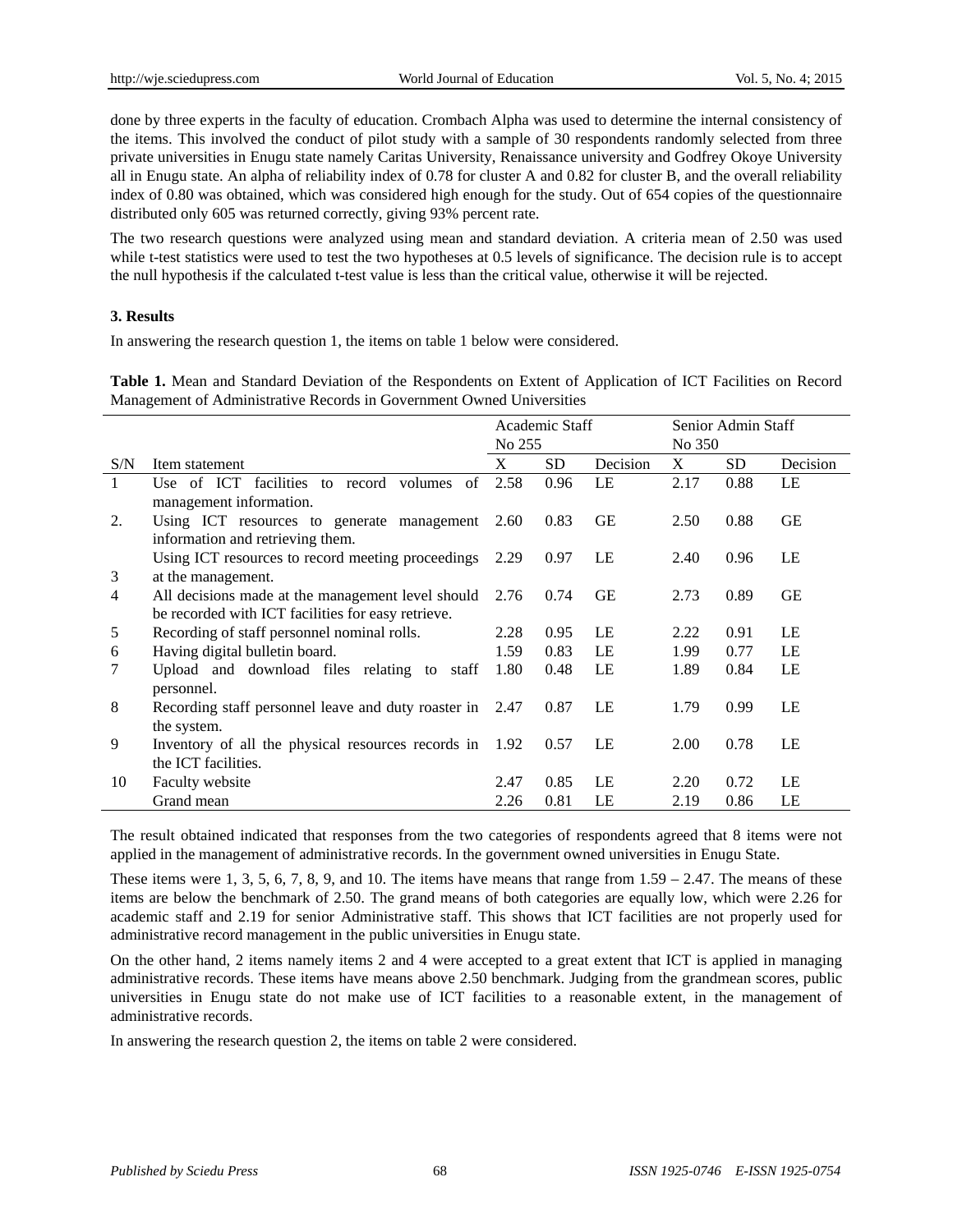|     |                                                       | Academic Staff = $255$ |      |            | Senior Admin Staff = $350$ |      |           |
|-----|-------------------------------------------------------|------------------------|------|------------|----------------------------|------|-----------|
| S/N | Item statement                                        | X                      | SD   | Decision   | X                          | SD.  | Decision  |
| 11  | ICT facilities like computer for recording of student | 2.76                   | 0.74 | GЕ         | 2.73                       | 0.89 | <b>GE</b> |
|     | admission data.                                       |                        |      |            |                            |      |           |
| 12  | Types of programmes enrolled by students.             | 2.28                   | 0.95 | LE         | 2.22                       | 0.91 | LE        |
| 13  | Use of $e$ – examination instead of pen and paper.    | 1.68                   | 0.66 | LE         | 2.10                       | 0.68 | LE        |
| 14  | Use of e-library or electronic learning.              | 1.75                   | 1.14 | LE         | 2.11                       | 0.67 | LE        |
| 15  | Using examination scoring machine and storing all     | 1.93                   | 0.51 | LE         | 2.36                       | 0.68 | LE        |
|     | manner of students results in the system.             |                        |      |            |                            |      |           |
| 16  | Using internet for student to browse their results.   | 2.27                   | 0.80 | LE         | 2.35                       | 0.83 | LE        |
| 17  | Provision of uninterrupted power supply (UPS).        | 2.28                   | 0.87 | LE         | 2.33                       | 1.01 | LE        |
| 18  | Having departmental computer laboratory.              | 1.88                   | 0.70 | <b>VLE</b> | 1.98                       | 0.72 | LE        |
| 19  | Provision of satellite and cables.                    | 2.02                   | 0.73 | LE         | 1.99                       | 0.73 | LE        |
| 20  | Using power point and overhead projectors for         | 2.48                   | 0.79 | LE         | 2.20                       | 0.89 | LE        |
|     | teaching and seminars.                                |                        |      |            |                            |      |           |
|     | <b>Grand Mean</b>                                     | 2.13                   | 0.79 | LE         | 2.24                       | 0.70 | LE        |

**Table 2.** Mean and Standard Deviation of Respondents on Extent of Application of ICT Facilities on Recording of Students Personnel Data

The result shows that responses from two respondents on 9 items agreed that ICT facilities are not used in the management of student personnel records. These items are 12, 13, 14, 15, 16, 17, 18, 19, and 20, including the grandmean. These mean ranging from 1.68 – 2.48 were below the benchmark of 2.50. While only item 11 with mean 2.76 agreed that ICT facilities like computer were used for recordingstudent's admission data.

Ho<sub>1</sub>: There is no significant difference in the mean responses of the respondents on the extent of application of ICT facilities in the management of university records in Enugu state.

**Table 3.** T-test Statistical Analysis of the Responses of Academic and Senior Administrative Staff on the Extent of ICT Facilities in Record Management in Universities in Enugu State

| Variable                                      | No                |              |              | DF  | Prob. | t-table    | t-cal | Decision      |
|-----------------------------------------------|-------------------|--------------|--------------|-----|-------|------------|-------|---------------|
| Academic staff<br>Senior Admin staff<br>Total | 255<br>350<br>605 | 2.26<br>2.19 | 0.81<br>0.86 | 603 | 0.05  | $\pm 1.96$ | 0.819 | uphold $Ho_1$ |

Table 3: above shows that the calculated t-test value of  $0.819$  is less than the t-table or critical test value of  $\pm 1.96$ at .05 levels of significance and 603 degree of freedom. Thus, the null hypothesis is not rejected. This shows that there is no significant difference in the mean score of Academic staff and Senior Administrative staff on the extent of application of ICT facilities in record management in public universities in Enugu state.

The second hypothesis was tested as shown on table 4 below.

**Table 4.** T-test Statistical Analysis of the Responses of Academic and Senior Administrative Staff on the Factors Militating Against the Effective Utilization of E-learning

| Variable               | No  |      | SD   | DF  | Prob. | t-criti | t-table | Decision                     |
|------------------------|-----|------|------|-----|-------|---------|---------|------------------------------|
| Academic staff         | 255 | 2.13 | 0.80 | 603 | 0.05  | $+1.96$ | 1.463   | NS                           |
| Senior Admin staff 350 |     | 2.24 | 0.87 |     |       |         |         | Ho <sub>2</sub> not rejected |
| Total                  | 605 |      |      |     |       |         |         |                              |

Table 4 above revealed that calculated t-test value is 1.463 and is less than the t-critical test value of  $\pm 1.96$  at .05 levels of significance and 603 degree of freedom. Thus, the null hypothesis is not rejected. This shows that there is no significant difference in the mean score of Academic staff and Senior Administrative on the extent of application of ICT facilities on recording of student personnel in the public universities in Enugu state.

## **3. Discussion**

The responses to the first research question as indicated in table 1 revealed that almost all the respondents agreed that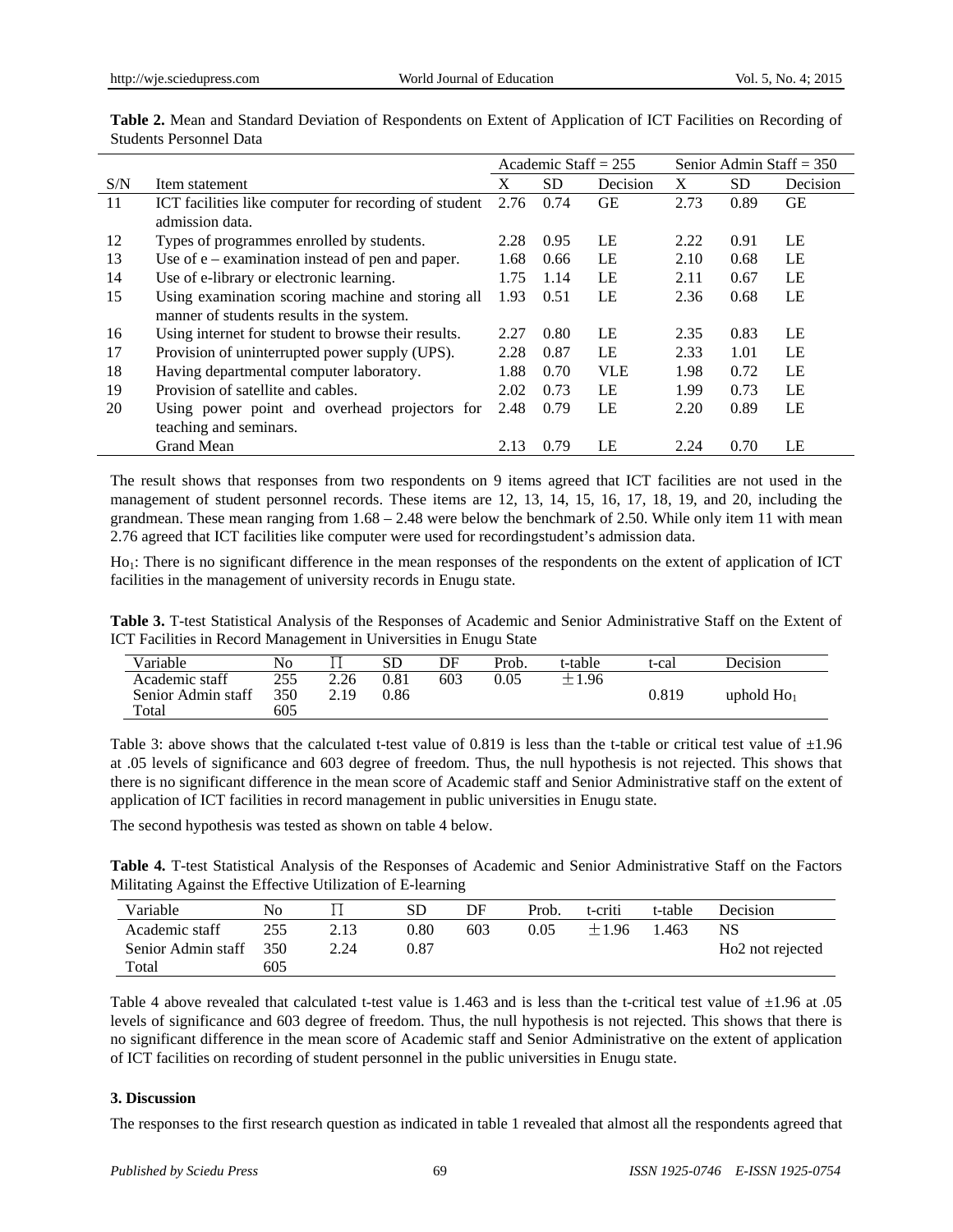ICT facilities are not used in managing administrative record to a great extentthese records includes staff personnel record like personnel leave records, personnel duty roaster and inventory of all the physical resources.

These findings are in agreement with (2) where he reiterated that the absence of using ICT facilities in record management, especially as it concerns administrative records lead to manipulation and missing of vital records. Some records as regards to staff employment data cannot be found.

The findings in appendix II shows that almost all the respondents agreed that ICT facilities are not used in managing students records to a great extent. Student's records like admission data, student's results, disciplinary records and important documents may be missing in students file. Students results are manipulated, falsification of admission process etc. This nefarious practice has destroyed the image of Nigerian tertiary institutions including universities (2). The findings are in contrary to (7) identified importance of computer to record management.

Also the t-test on table 3 and 4 show that there are no significant difference between the mean scores of Academic and senior administrative staff on the extent of usage of ICT facilities in the universities administrative record and student personnel record management.

#### **4. Conclusion**

This study examined the extent of application of ICT facilities on record management in universities in Enugu state such as application of ICT facilitiesin the management of administrative record and student personnel records. The findings have a lot of implications to university education in the entire country. This is because if ICT facilities are not used to a great extent in record management, handling of records manually will not yield effective result. Records stand the chances of missing or being falsified.

#### **5. Recommendations**

Based on the findings of the study, the administrators should enhance the use of ICT facilities in recording both administrative records like staff personnel data and physical resource documents.

Recording of students personnel document manually or using analog is old fashioned and risky. Therefore, administrators should insist on using ICT facilities in keeping student personnel records like results, admission and displinary records.

Government, especially the visitors of the university should procure adequate ICT facilities to be used in record keeping.

Both administrative and students records should be moved to ICT unit, so that they should be recorded into the computer.

The entire university environment should have internet connection. In order to make it accessible to both administrative and academic staff personnel for record purposes.

## **References**

- Agbo, T.O. (2007). *Office administration and management in contemporaryNigeria*. Enugu: Leading Star Printing services.
- Akukwe, A.G. (2003).*Computer studies: An introduction*. Owerri: Co Concepts Ltd.

Alkadi, O.S. (2004). *Introduction to computer application*. Ibadan: EducationalIndustries Nigeria Ltd.

- Chidobi, R.U. (2007). *Educational administration management and supervision(ed).* Enugu: God's Will Printer Enterp.
- Edu, M.I., Sule, S.A., & Nsor, E.I. (2015). *Open and Distance Learning (ODL)education in Nigeria: Challenges of academic quality*. Paper presented at theInternational Scholarly and Scientific Research & Innovation organized byWorld Academy of Science, Engineering & Technology. London:  $25<sup>th</sup> - 26<sup>th</sup>$ May.
- Etesike, C.N. (2008). *Harnessing ICT resources for effective implementation of UBEscheme in Nigeria*. A conference paper presented at the 7<sup>th</sup> Internationalconference of National Assist for Research development FCT College ofEducation. Zuba October.
- Igwe, D.O. (2012). The roles of ICT development in open and distance education:achievements, prospects and challenges. *Africa Journal of Teacher Education (AJOTE), 2*(2), Retrieved from